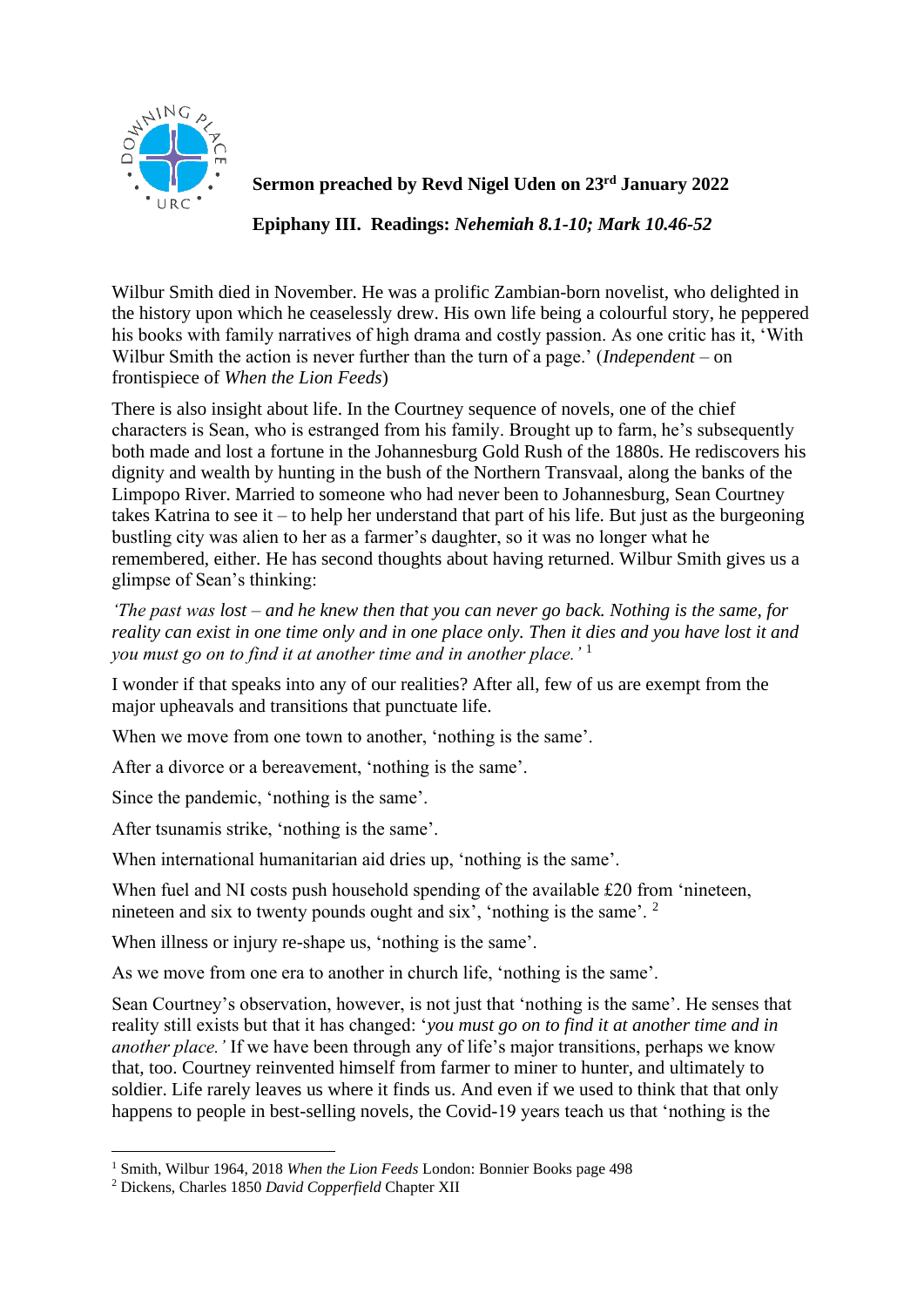same', but that there is another time and another place in which to dwell and, please God, in which freshly to flourish.

Indeed, this morning's Bible readings suggest that, when it's inter-twined with God, life is designed to be a pilgrimage, to go forward, to evolve.

We heard first of **Bartimaeus**. Street-dwelling, begging and outcast, he longed to see. Mark uses a Greek word that implies Bartimaeus had not been born blind. He asks to see 'again'. He wants to go back to things as they were, and, at face value, that's what happens: 'immediately he regained his sight.' There's more though; far more. This story is the last of Jesus' miracles of which St Mark tells us. We segue hastily from this scene into Mark's vivid and urgent Wilbur Smith-like telling of the last week of Jesus's life. Action is never much further than the next verse. So Mark is instantly telling of the triumphal entry of Jesus into Jerusalem on Palm Sunday. By placing the healing of Bartimaeus at this pivotal, strategic point of his Gospel, Mark is throwing down his characteristic challenge for the last time: take this Jesus seriously; join him on the way … to the Cross, and beyond. Our writer stresses that point with the final phrase we heard. Remember how he puts it? 'Immediately [the man] regained his sight and followed [Jesus] on the way.' It's an exquisite piece of storytelling: as we meet Bartimaeus, he's 'sitting by the roadside', and as we leave him, he's 'following Jesus on the road'. <sup>3</sup> Although he wants to go back to things the way they were, his encounter with Jesus makes that impossible. He is irresistibly called to discipleship; to a new life. 'Nothing is the same'.

And then we heard from **Nehemiah**. With Ezra, these two Old Testament figures are cloaked in mystery. We know little of them, and their writings. They're located in the Bible just after the six history books of Samuel, Kings and Chronicles, and, for sure, Ezra and Nehemiah do hint at some historical background, though its obscurity tends to mean it begs more questions than bring clarity. That said, the verses we heard this morning are a rich source of encouragement in a time of transition and change. Nehemiah, the Governor, and Ezra, perhaps a secretary, are caught up in the return of the people of Judah from their exile in Babylon. After decades away from Jerusalem, the people long for things to be restored to how they were. They're relieved that captivity and oppression at the hands of others are over. They want to rebuild their city and especially the Temple – they're precious symbols of their identity as the people of God. Like Sean Courtney and Bartimaeus, though, they find nothing is the same. The reconstruction of the Temple is fraught and faltering, and although Haggai suggests its latter splendour will be greater than the former, it's physically smaller and less ostentatiously magnificent. <sup>4</sup> Moreover, there is a persistent challenge from the Samaritans who resent and oppose the Jews' restoration of the Temple and of the Jewish religious community. Gradually, the people of Judah have to come to terms with the painful truth that '*reality can exist in one time only'*. Times have changed and so must they.

Crucial to this narrative, we find the words of Nehemiah. Surprisingly, the people are to have a festival – a celebratory day of undiluted focus upon God – and specifically upon God's law and promises. It maybe that we find in these verses some clues to what should typify our worship: coming together, hearing the scriptures, and receiving a blessing.

And not only so. There's to be a party as well: eat the best, maybe 'of the fat' and drink the sweetest, maybe wine mixed with honey. You see, whatever life brings, God is good and to be enjoyed as an inextinguishable light in darkness. We do well to note this party is not about

<sup>3</sup> cf Hooker, Morna 1991 *The Gospel according to St Mark* – *Black's New Testament Commentaries* London: A & C Black page 252

<sup>4</sup> Haggai 2.9